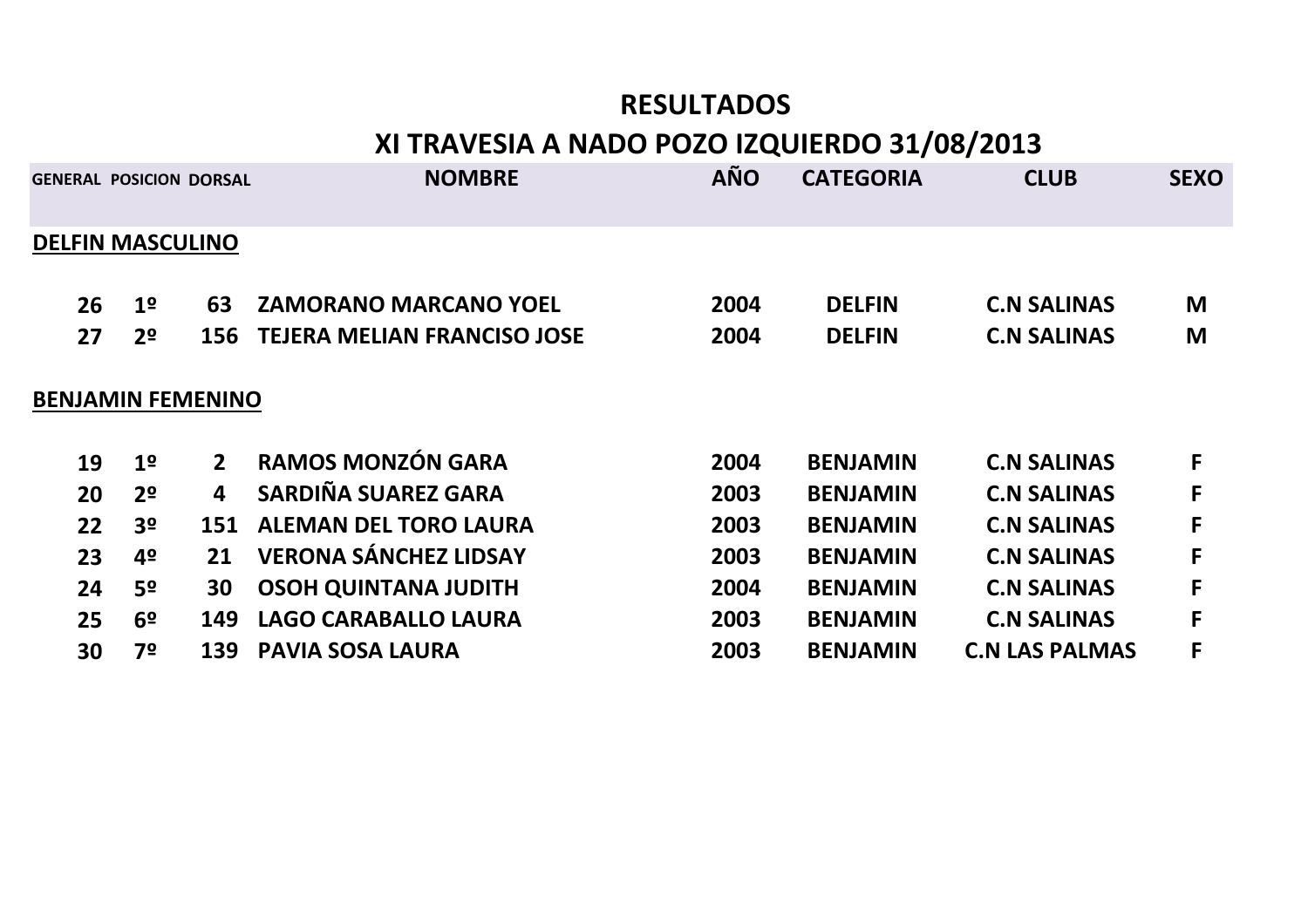| <b>GENERAL POSICION DORSAL</b> |                 |              | <b>NOMBRE</b>                    | <b>AÑO</b> | <b>CATEGORIA</b> | <b>CLUB</b>        | <b>SEXO</b> |  |
|--------------------------------|-----------------|--------------|----------------------------------|------------|------------------|--------------------|-------------|--|
| <b>BENJAMIN MASCULINO</b>      |                 |              |                                  |            |                  |                    |             |  |
| $\overline{\mathbf{z}}$        | 1 <sup>o</sup>  | 42           | <b>CRUZ ARTÍLEZ ANTONIO</b>      | 2002       | <b>BENJAMIN</b>  | <b>C.N SALINAS</b> | M           |  |
| 9                              | 2 <sup>o</sup>  | 67           | LÓPEZ VEGA ALEJANDRO             | 2002       | <b>BENJAMIN</b>  | <b>C.N SALINAS</b> | M           |  |
| 11                             | 3 <sup>o</sup>  | 27           | <b>JOÓ SOSA ADRIÁN</b>           | 2003       | <b>BENJAMIN</b>  | <b>C.N SALINAS</b> | M           |  |
| 14                             | 4º              | 61           | <b>GARCÍA SUÁREZ RAUL</b>        | 2002       | <b>BENJAMIN</b>  | <b>C.N SALINAS</b> | M           |  |
| 15                             | 5º              | 84           | RODRIGUEZ PRADA SAMUEL ESAU      | 2003       | <b>BENJAMIN</b>  | <b>C.N AGUACAN</b> | M           |  |
| 28                             | 6 <sup>o</sup>  | 154          | <b>MAYOR ARBELO BORJA</b>        | 2002       | <b>BENJAMIN</b>  | <b>C.N SALINAS</b> | M           |  |
| 29                             | 7º              | 46           | <b>MARTEL LÓPEZ DAVID</b>        | 2003       | <b>BENJAMIN</b>  | <b>C.N SALINAS</b> | M           |  |
| <b>ALEVIN FEMENINO</b>         |                 |              |                                  |            |                  |                    |             |  |
| 1                              | 1 <sup>o</sup>  | 95           | <b>CERPA CABALLERO XIOMARA</b>   | 2001       | <b>ALEVIN</b>    | <b>C.N AGUACAN</b> | F           |  |
| $\mathbf{3}$                   | 2 <sup>o</sup>  | 65           | <b>SILVA PÉREZ DENISE</b>        | 2001       | <b>ALEVIN</b>    | <b>C.N SALINAS</b> | F           |  |
| 4                              | 3 <sup>o</sup>  | 62           | <b>SENA AGURTO ROMINA</b>        | 2001       | <b>ALEVIN</b>    | <b>C.N SALINAS</b> | F           |  |
| 6                              | 4º              | 108          | <b>MARRERO VEGA DANIELA</b>      | 2001       | <b>ALEVIN</b>    | <b>C.N SALINAS</b> | F           |  |
| 12                             | 5º              | $\mathbf{1}$ | <b>MONLLOR SUÁREZ LAURA</b>      | 2001       | <b>ALEVIN</b>    | <b>C.N SALINAS</b> | F           |  |
| 13                             | 6 <sup>o</sup>  | 145          | <b>DIAZ RODRIGUEZ GRISELA</b>    | 2002       | <b>ALEVIN</b>    | <b>C.N SALINAS</b> | F           |  |
| 16                             | 7º              | 29           | OSOH QUINTANA CARLA V.           | 2001       | <b>ALEVIN</b>    | <b>C.N SALINAS</b> | F           |  |
| 17                             | 8º              | 118          | <b>ALEMAN LOPEZ MAEBE OMAIRA</b> | 2002       | <b>ALEVIN</b>    | <b>C.N SALINAS</b> | F           |  |
| 18                             | 9º              | 17           | <b>MONROY SPIJKER NOA</b>        | 2002       | <b>ALEVIN</b>    | <b>C.N SALINAS</b> | F           |  |
| 21                             | 10 <sup>o</sup> | 5            | PEREZ DEL PINO ANA MARÍA         | 2001       | <b>ALEVIN</b>    | <b>C.N SALINAS</b> | F           |  |
|                                |                 |              |                                  |            |                  |                    |             |  |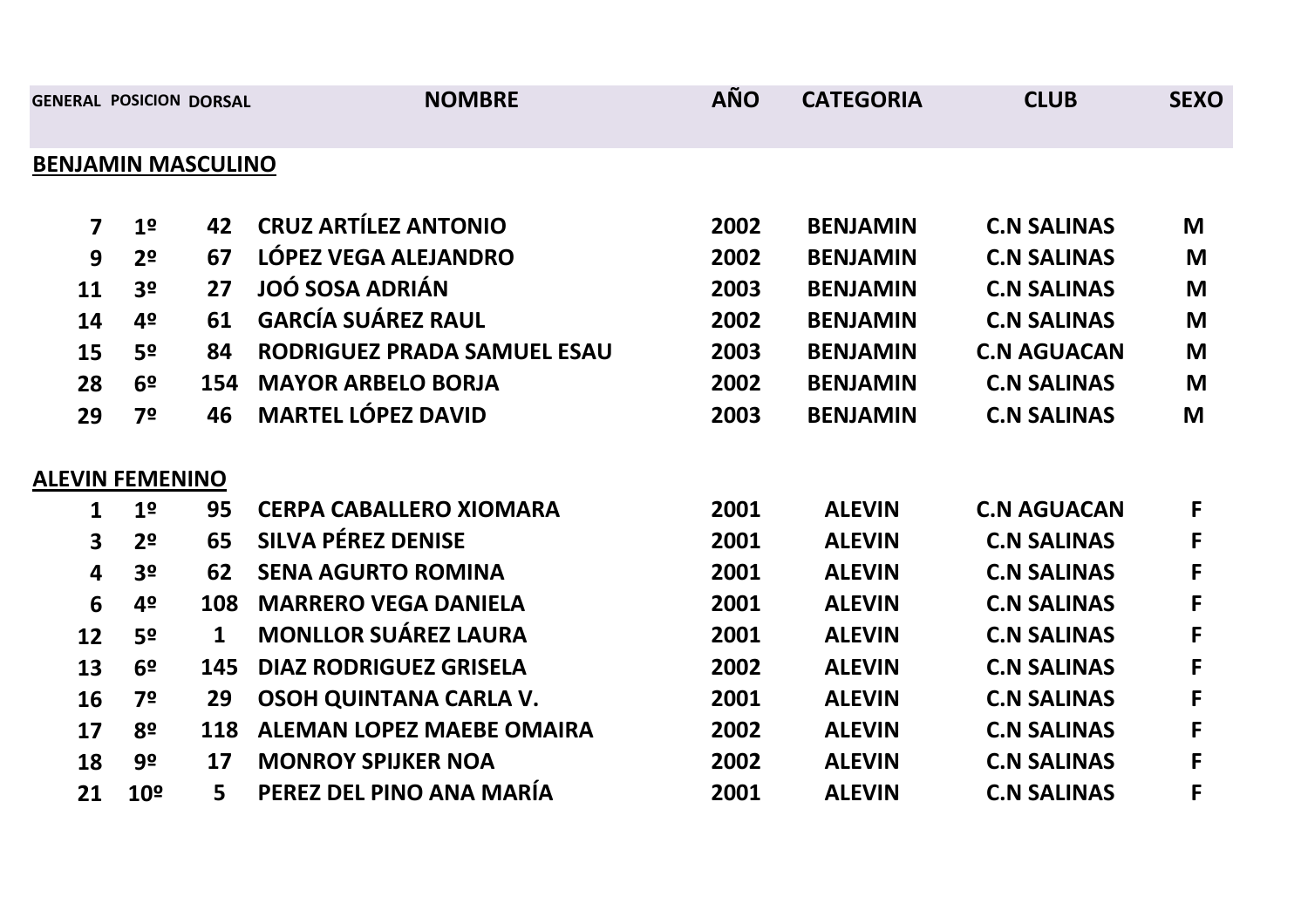|                                       |               | <b>CLUB</b>                                     | <b>SEXO</b> |
|---------------------------------------|---------------|-------------------------------------------------|-------------|
|                                       |               |                                                 |             |
| <b>MARTEL OJEDA RAUL</b><br>2001      | <b>ALEVIN</b> | <b>C.N SALINAS</b>                              | M           |
| ALONSO SANTANA JONAY DEL PINO<br>2000 | <b>ALEVIN</b> | <b>C.N SALINAS</b>                              | M           |
| <b>GÓMEZ CASTRO SAMUEL</b><br>2001    | <b>ALEVIN</b> | <b>C.N SALINAS</b>                              | M           |
| <b>LEON TRUJILLO ERNESTO</b><br>2001  | <b>ALEVIN</b> | <b>C.N SALINAS</b>                              | M           |
|                                       |               | <b>AÑO</b><br><b>NOMBRE</b><br><b>CATEGORIA</b> |             |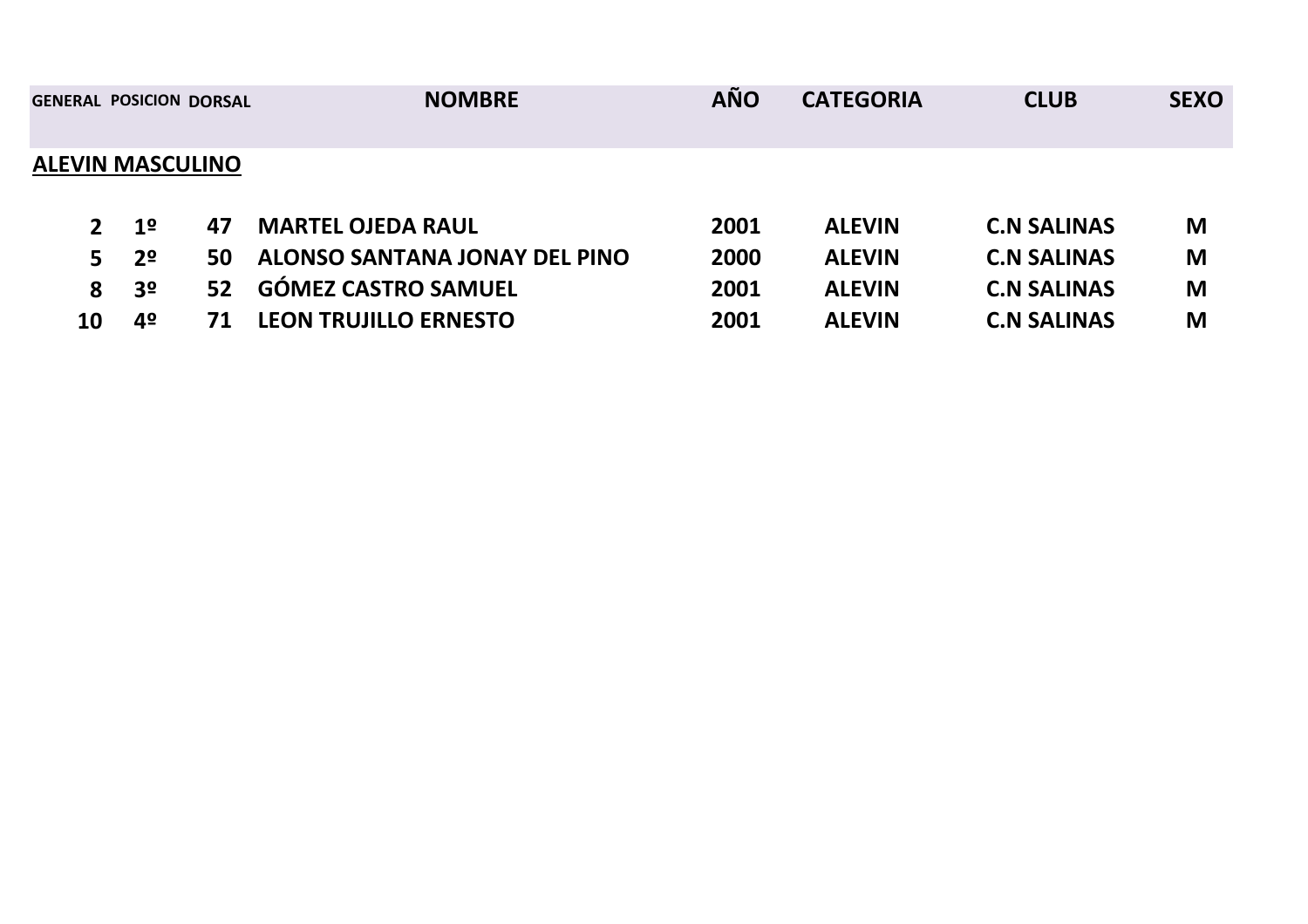|    |                                |            | <b>DISCAPACITADOS</b>               |            |                  |                       |             |
|----|--------------------------------|------------|-------------------------------------|------------|------------------|-----------------------|-------------|
|    | <b>GENERAL POSICION DORSAL</b> |            | <b>NOMBRE</b>                       | <b>AÑO</b> | <b>CATEGORIA</b> | <b>CLUB</b>           | <b>SEXO</b> |
|    | <b>CATEGORIA FEDDI</b>         |            |                                     |            |                  |                       |             |
| 17 | 1 <sup>o</sup>                 | 143        | <b>MORALES SANTANA MARIA ISABEL</b> | 1992       | <b>DISCA</b>     | <b>C.N LAS PALMAS</b> | F           |
| 31 | 2 <sup>o</sup>                 | 141        | PAVIA SOSA MARIA R.                 | 1999       | <b>DISCA</b>     | <b>C.N LAS PALMAS</b> | F           |
| 34 | 3 <sup>o</sup>                 | 44         | <b>SANTANA PÉREZ ELISABET</b>       | 1991       | <b>DISCA</b>     | <b>C.N SALINAS</b>    | F           |
| 35 | 4º                             | 34         | <b>COSTANTE MARISA</b>              | 1992       | <b>DISCA</b>     | <b>C.N SALINAS</b>    | F           |
| 36 | 52                             | 45         | LÓPEZ MONZÓN LAURA                  | 1995       | <b>DISCA</b>     | <b>C.N SALINAS</b>    | F           |
|    |                                |            |                                     |            |                  |                       |             |
|    | <b>CATEGORIA FISICO</b>        |            |                                     |            |                  |                       |             |
| 18 | 1 <sup>o</sup>                 | 137        | <b>CARDONA VEGA BEATRIZ</b>         | 1986       | <b>DISCA</b>     | <b>C.N LAS PALMAS</b> | F           |
| 22 | 2 <sup>0</sup>                 | <b>106</b> | <b>MOYA MIGLIETTO MARIA JOSE</b>    | 1999       | <b>DISCA</b>     | <b>C.N LAS PALMAS</b> | F           |
| 37 | 3º                             | 37         | RIVERO ÁLVAREZ ROSA                 | 1965       | <b>DISCA</b>     | <b>C.N SALINAS</b>    | F           |
|    |                                |            |                                     |            |                  |                       |             |
|    | <b>CATEGORIA PC</b>            |            |                                     |            |                  |                       |             |
| 14 | 1 <sup>o</sup>                 | 104        | <b>BAEZ PULIDO LAURA</b>            | 1992       | <b>DISCA</b>     | <b>C.N LAS PALMAS</b> | F           |
| 28 | 2º                             | 6          | PEREZ DEL PINO PATRICIA             | 1995       | <b>DISCA</b>     | <b>C.N SALINAS</b>    | F           |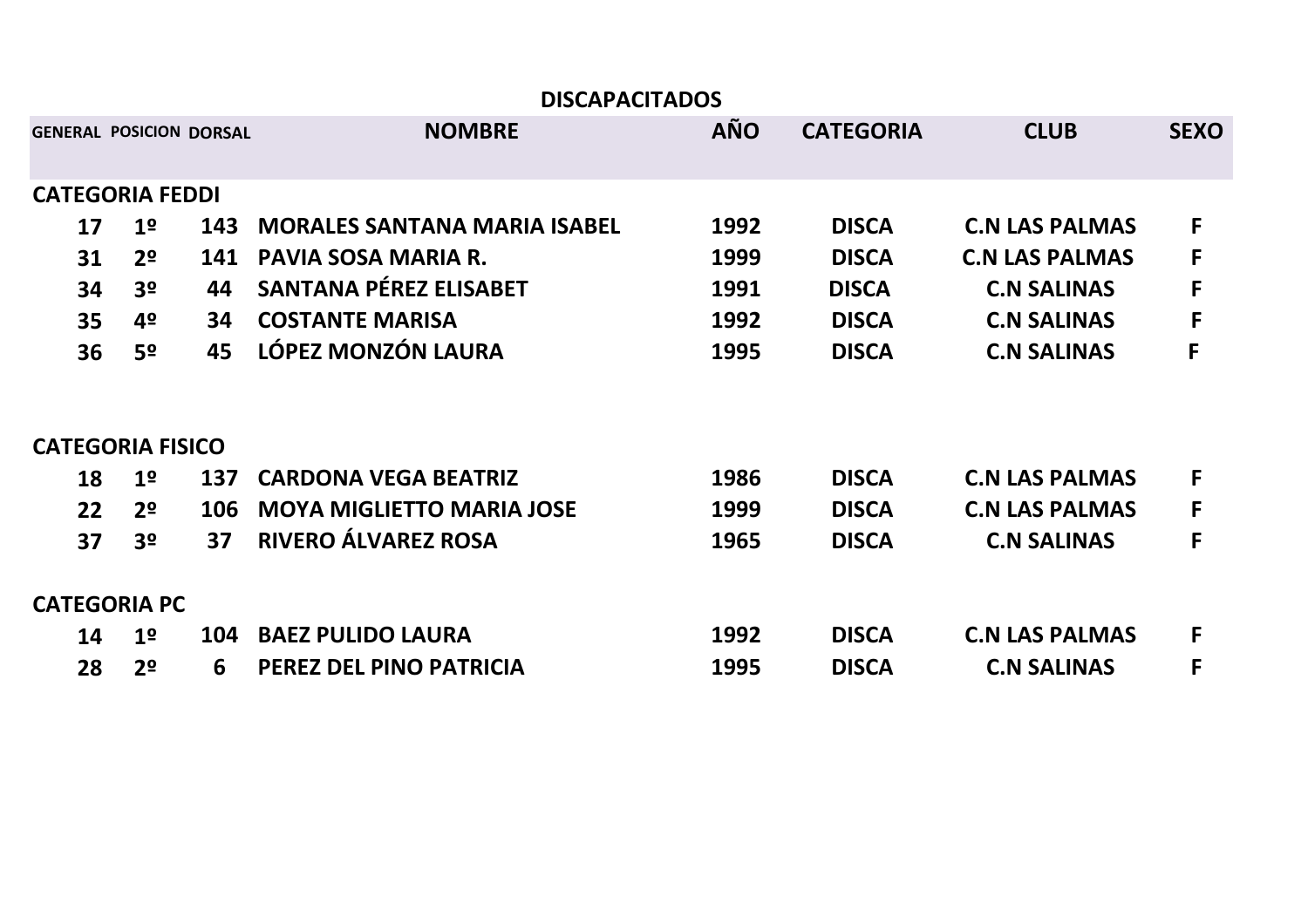| <b>GENERAL POSICION DORSAL</b> |                |     | <b>NOMBRE</b>                        | <b>AÑO</b> | <b>CATEGORIA</b> | <b>CLUB</b>           | <b>SEXO</b> |
|--------------------------------|----------------|-----|--------------------------------------|------------|------------------|-----------------------|-------------|
|                                |                |     |                                      |            |                  |                       |             |
| <b>CATEGORIA FEDDI</b>         |                |     |                                      |            |                  |                       |             |
| 34                             | 1 <sup>o</sup> | 41  | SANTANA HERNÁNDEZ ADRIÁN             | 1995       | <b>DISCA</b>     | <b>C.N SALINAS</b>    | M           |
| 32                             | 2 <sup>o</sup> | 135 | <b>SANTANA RODRIGUEZ SAUL</b>        | 1995       | <b>DISCA</b>     |                       | M           |
| 33                             | 3 <sup>o</sup> | 134 | <b>VEGA RODRIGUEZ ADRIAN</b>         | 1995       | <b>DISCA</b>     |                       | M           |
| <b>CATEGORIA FISICO</b>        |                |     |                                      |            |                  |                       |             |
| 78                             | 1 <sup>o</sup> | 103 | <b>DEVORA SANTANA ANDRES</b>         | 1981       | <b>DISCA</b>     | <b>C.N LAS PALMAS</b> | M           |
| <b>CATEGORIA PC</b>            |                |     |                                      |            |                  |                       |             |
| 44                             | 1 <sup>o</sup> |     | <b>133 SANTIAGO JAIME JOSE AARON</b> | 1998       | <b>DISCA</b>     | <b>C.N LAS PALMAS</b> | M           |
| 79                             | 2º             | 38  | DÍAZ VERA IVOR JOSÉ                  | 1993       | <b>DISCA</b>     | <b>C.N SALINAS</b>    | M           |
|                                |                |     |                                      |            |                  |                       |             |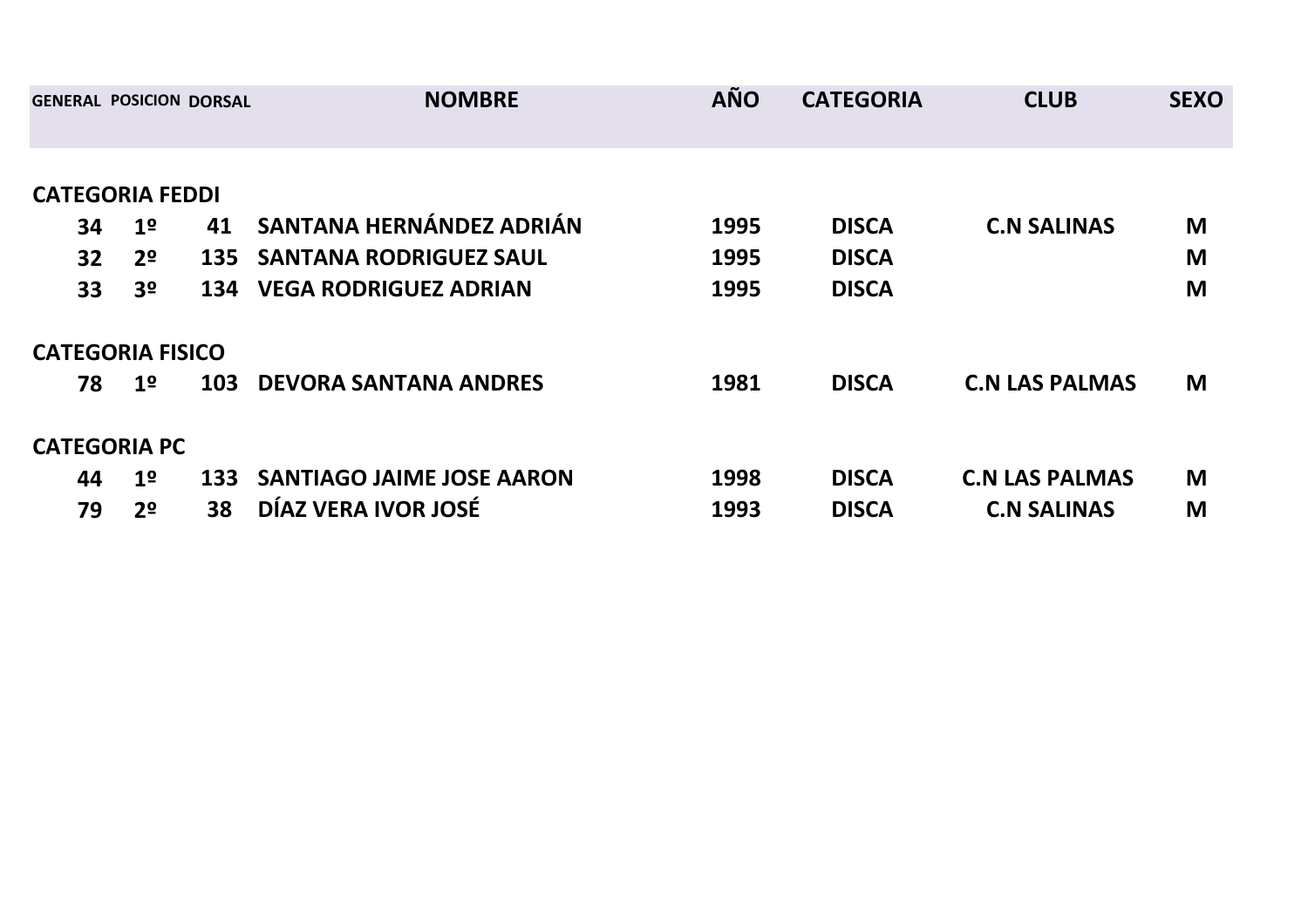|                |                                |     | <b>RESULTADOS FEMENINOS</b>          |            |                  |                       |             |
|----------------|--------------------------------|-----|--------------------------------------|------------|------------------|-----------------------|-------------|
|                | <b>GENERAL POSICION DORSAL</b> |     | <b>NOMBRE</b>                        | <b>AÑO</b> | <b>CATEGORIA</b> | <b>CLUB</b>           | <b>SEXO</b> |
|                | <b>INFANTIL FEMENINO</b>       |     |                                      |            |                  |                       |             |
| 3              | 1 <sup>o</sup>                 | 110 | <b>PEREZ LEMES ALICIA</b>            | 1999       | <b>INFANTIL</b>  | <b>C.N SALINAS</b>    | F           |
| 4              | 2 <sup>o</sup>                 | 81  | <b>RODRIGUEZ PRADA AINHOA</b>        | 2000       | <b>INFANTIL</b>  | <b>C.N AGUACAN</b>    | F           |
| $\overline{7}$ | 3 <sup>o</sup>                 | 105 | <b>SANTANA SANCHEZ MARIA</b>         | 1999       | <b>INFANTIL</b>  | <b>C.N METROPOLE</b>  | F           |
| 8              | 4º                             | 83  | <b>TEJERA MELIAN KATIA MARIA</b>     | 2000       | <b>INFANTIL</b>  | <b>C.N SALINAS</b>    | F           |
| 11             | 5º                             | 96  | <b>GUERRA CABRERA LUCIA</b>          | 1999       | <b>INFANTIL</b>  | <b>C.N METROPOLE</b>  | F           |
| 12             | 6º                             | 101 | <b>SOCORRO LÓPEZ LIDIA</b>           | 1999       | <b>INFANTIL</b>  | <b>C.N METROPOLE</b>  | F           |
| 21             | 7º                             | 138 | <b>POVIA SOSA CRISTINA</b>           | 2000       | <b>INFANTIL</b>  | <b>C.N LAS PALMAS</b> | F           |
|                | <b>JUNIOR FEMEMINO</b>         |     |                                      |            |                  |                       |             |
| 1              | 1 <sup>o</sup>                 | 79  | <b>NAVARRO VEGA VERONICA</b>         | 1997       | <b>JUNIOR</b>    | <b>C.N LAS PALMAS</b> | F           |
| 5              | 2 <sup>o</sup>                 | 88  | <b>TOLLEFORA MILERE</b>              | 1998       | <b>JUNIOR</b>    | <b>TRICAN</b>         | F           |
|                | <b>PREMASTER FEMENINO</b>      |     |                                      |            |                  |                       |             |
| 2 <sup>1</sup> | 1 <sup>o</sup>                 | 132 | <b>VALENCIA KETTUNEN MARIA FDEZ.</b> | 1989       | <b>PREMASTER</b> | <b>C.N SALINAS</b>    | F           |
| 8              | 2 <sup>o</sup>                 | 24  | SUÁREZ SÁNCHEZ DIANA                 | 1990       | <b>PREMASTER</b> |                       | F           |
|                | <b>MASTER A FEMENINO</b>       |     |                                      |            |                  |                       |             |
| 32             | 1 <sup>o</sup>                 | 59  | <b>SUÁREZ SANTIAGO YURENA</b>        | 1983       | <b>MASTER A</b>  |                       | F           |
|                | <b>BAJA</b>                    | 32  | <b>GONZÁLEZ FABELO NOELIA</b>        | 1987       | <b>MASTER A</b>  | <b>C.N SALINAS</b>    | F           |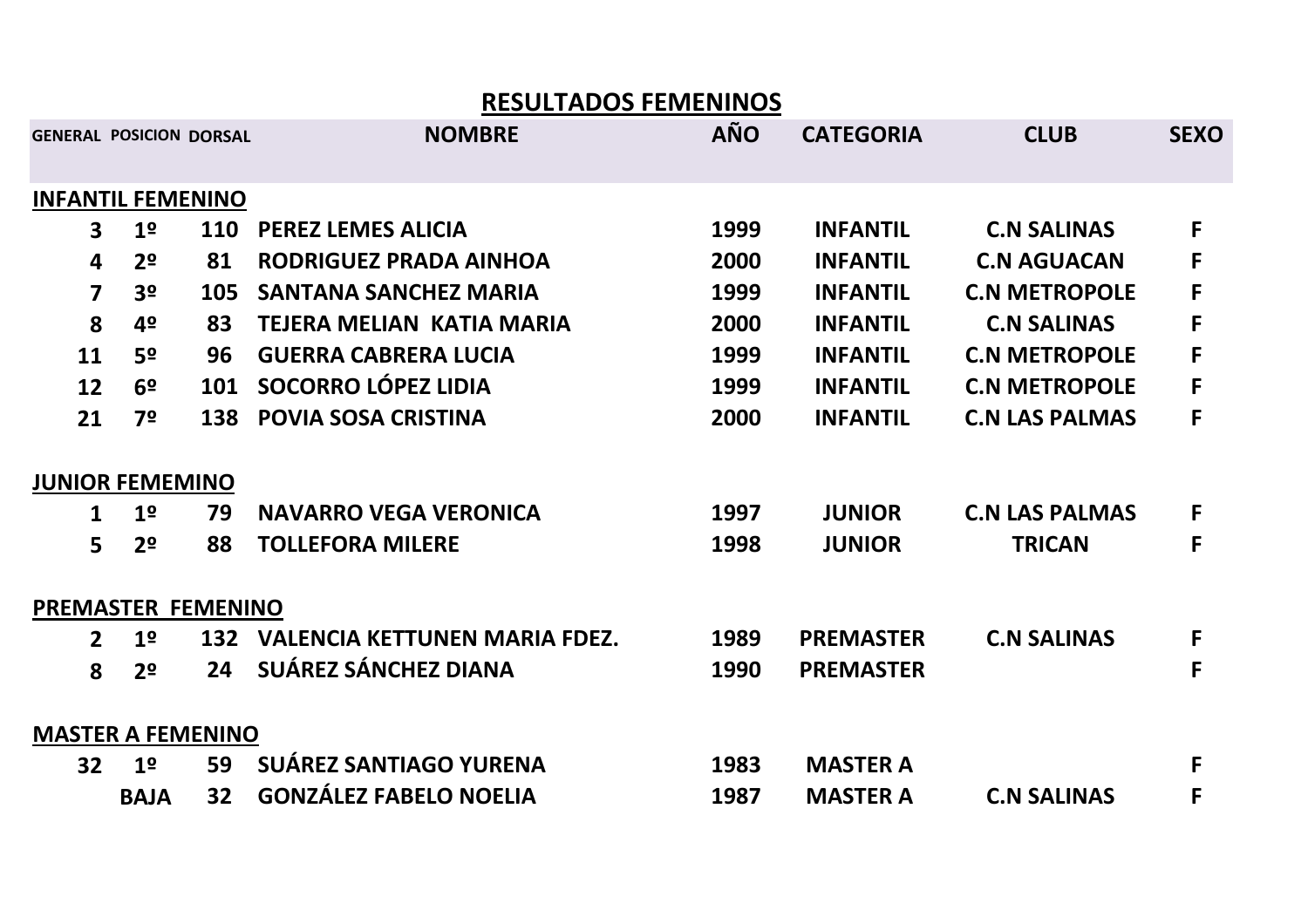|    | <b>GENERAL POSICION DORSAL</b> |     | <b>NOMBRE</b>                       | <b>AÑO</b> | <b>CATEGORIA</b> | <b>CLUB</b>         | <b>SEXO</b> |
|----|--------------------------------|-----|-------------------------------------|------------|------------------|---------------------|-------------|
|    | <b>MASTER C FEMENINO</b>       |     |                                     |            |                  |                     |             |
| 6  | 1 <sup>o</sup>                 | 54  | <b>MEDINA SUAREZ VIRGINIA</b>       | 1976       | <b>MASTER C</b>  | <b>C.N SALINAS</b>  | F           |
| 13 | 2 <sup>0</sup>                 | 64  | <b>RODRÍGUEZ MAYOR GABRIELA</b>     | 1977       | <b>MARTER C</b>  | <b>C.N SALINAS</b>  | F           |
| 25 | 3 <sup>o</sup>                 | 60  | <b>RAYA RAMALLO VANESA</b>          | 1974       | <b>MASTER C</b>  | <b>C.N SALINAS</b>  | F           |
| 29 | 4º                             | 119 | <b>HERRERA ARTILES ROSA</b>         | 1974       | <b>MASTER C</b>  | <b>C.N SALINAS</b>  | F           |
|    |                                |     |                                     |            |                  |                     |             |
|    | <b>MASTER D FEMENINO</b>       |     |                                     |            |                  |                     |             |
| 15 | 1 <sup>o</sup>                 | 142 | <b>CARRERAS IGLESIA BETTY</b>       | 1970       | <b>MASTER D</b>  |                     | F           |
| 16 | 2 <sup>o</sup>                 | 72  | RODRIGUEZ DELGADO PATRICIA          | 1970       | <b>MASTER D</b>  |                     | F           |
| 19 | 3 <sup>o</sup>                 | 112 | <b>SANCHEZ DE LA COBA ANA</b>       | 1970       | <b>MASTER D</b>  |                     | F           |
| 24 | 4º                             | 70  | <b>OJEDA QUINTANA GLORIA ESTHER</b> | 1969       | <b>MASTER D</b>  | <b>C.N SALINAS</b>  | F           |
| 27 | 52                             | 113 | <b>RODRIGUEZ RUIZ SANDRA</b>        | 1972       | <b>MASTER D</b>  |                     | F           |
| 30 | 6 <sup>o</sup>                 | 155 | <b>ALVARADO SANTANA OFELIA</b>      | 1969       | <b>MASTER D</b>  |                     | F           |
|    | <b>MASTER E FEMENINO</b>       |     |                                     |            |                  |                     |             |
| 23 | 1 <sup>°</sup>                 | 91  | <b>OJEDA ABRANTE KELLY</b>          | 1965       | <b>MASTER E</b>  | <b>CT. FINISHER</b> | F           |
| 31 | 2 <sup>0</sup>                 | 75  | <b>OLIVERA GARCIA ANA</b>           | 1967       | <b>MASTER E</b>  |                     | F           |
|    |                                |     |                                     |            |                  |                     |             |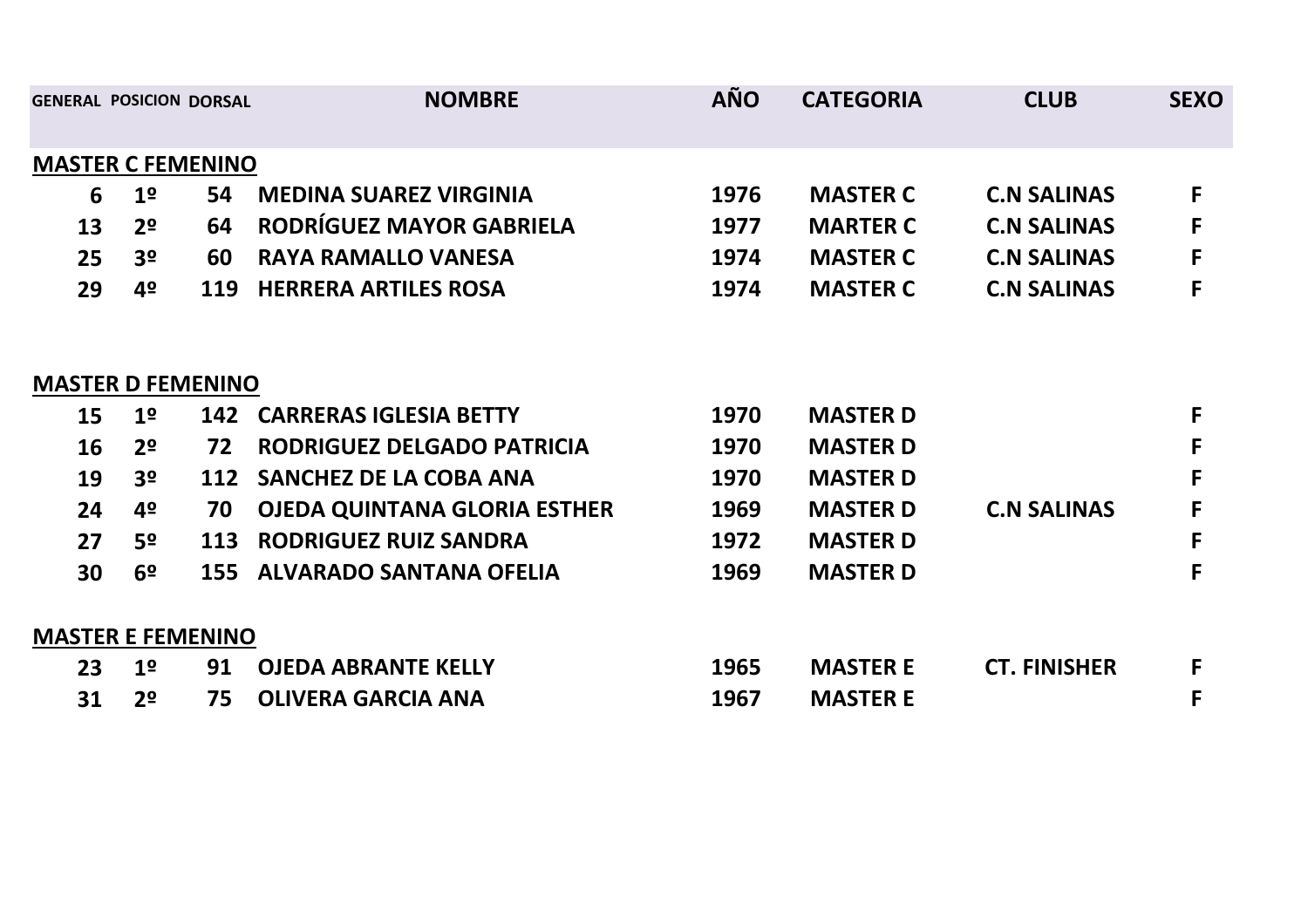| <b>GENERAL POSICION DORSAL</b> |                |    | <b>NOMBRE</b>                     | <b>AÑO</b> | <b>CATEGORIA</b> | <b>CLUB</b>        | <b>SEXO</b> |
|--------------------------------|----------------|----|-----------------------------------|------------|------------------|--------------------|-------------|
|                                |                |    |                                   |            |                  |                    |             |
| <b>MASTER F FEMENINO</b>       |                |    |                                   |            |                  |                    |             |
| 10                             | 1 <sup>o</sup> |    | 128 RAMIREZ ARKAIZ FATIMA         | 1959       | <b>MASTER F</b>  |                    |             |
| 20                             | 2 <sup>o</sup> |    | 144 ALONSO HERNANDEZ ROSA DELIA   | 1958       | <b>MASTER F</b>  | <b>C.N SALINAS</b> | F           |
| <b>MASTER G FEMENINO</b>       |                |    |                                   |            |                  |                    |             |
| 26                             | 1 <sup>o</sup> | 49 | <b>RUANO RUANO FRANCISCA ROSA</b> | 1954       | <b>MASTER G</b>  |                    |             |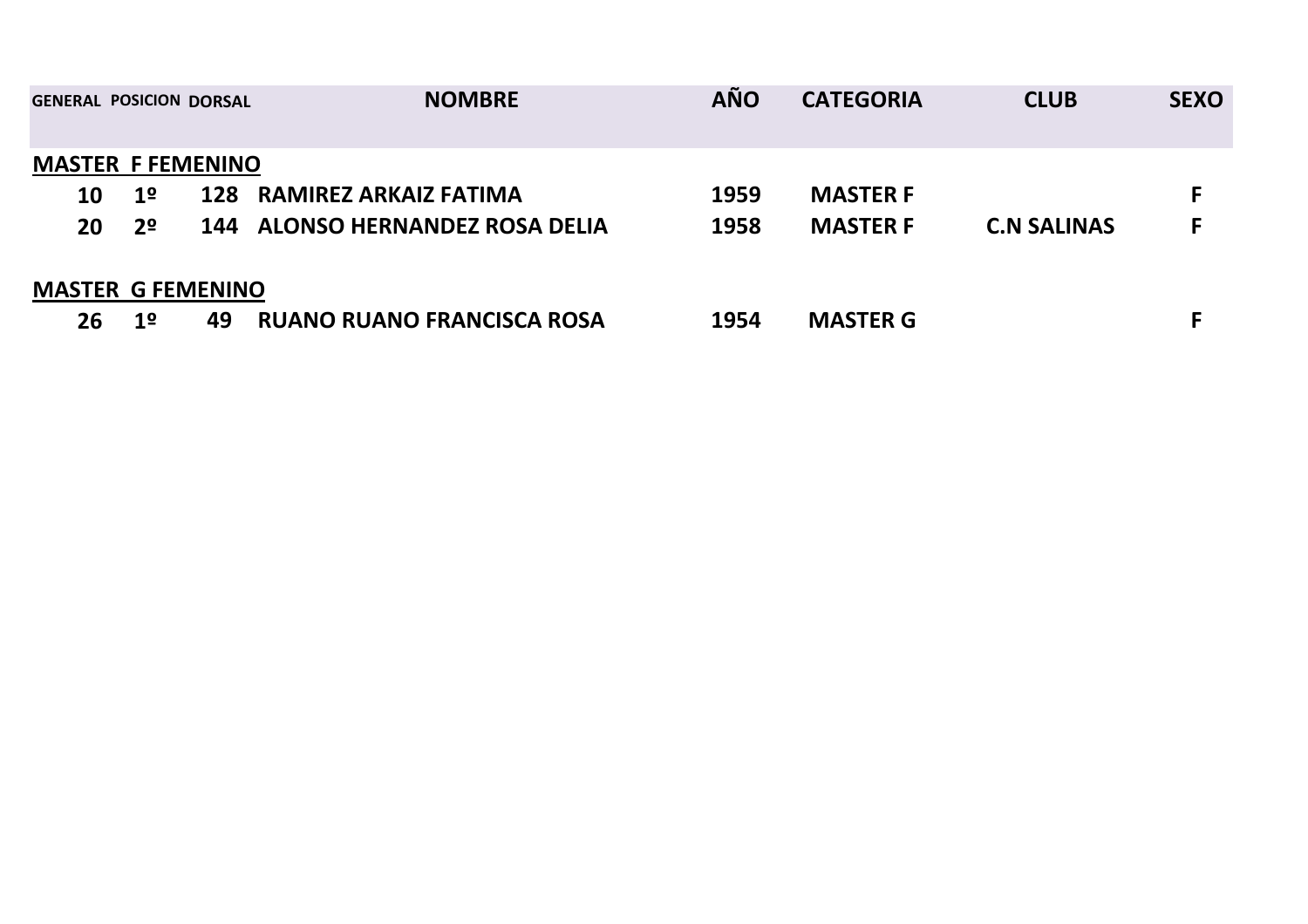| <b>GENERAL POSICION DORSAL</b> |                 |     | <b>NOMBRE</b>                   | <b>AÑO</b> | <b>CATEGORIA</b> | <b>CLUB</b>           | <b>SEXO</b> |
|--------------------------------|-----------------|-----|---------------------------------|------------|------------------|-----------------------|-------------|
|                                |                 |     |                                 |            |                  |                       |             |
| <b>INFANTIL MASCULINO</b>      |                 |     |                                 |            |                  |                       |             |
| 1                              | 1 <sup>o</sup>  | 116 | <b>SANTIAGO BETANCOR RAUL</b>   | 1997       | <b>INFANTIL</b>  | <b>C.N LAS PALMAS</b> | M           |
| $\overline{\mathbf{4}}$        | 2 <sup>o</sup>  | 117 | <b>SOSA HENRIQUEZ CARLOS</b>    | 1997       | <b>INFANTIL</b>  | <b>TRICAN</b>         | M           |
| 6                              | 3 <sup>o</sup>  | 43  | <b>SÁNCHEZ MONZÓN GABRIEL</b>   | 1998       | <b>INFANTIL</b>  | <b>C.N SALINAS</b>    | M           |
| 7                              | 4º              | 48  | <b>MARTEL OJEDA KEVIN</b>       | 1998       | <b>INFANTIL</b>  | <b>C.N SALINAS</b>    | M           |
| 8                              | 5º              | 94  | <b>CERPA CABALLERO JONAY S.</b> | 1999       | <b>INFANTIL</b>  | <b>C.N AGUACAN</b>    | M           |
| 17                             | 6 <sup>2</sup>  | 68  | <b>LAGO CARABALLO SAUL</b>      | 1998       | <b>INFANTIL</b>  | <b>C.N SALINAS</b>    | M           |
| 18                             | 7º              | 51  | <b>ALONSO SANTANA ANTONIO</b>   | 1998       | <b>INFANTIL</b>  | <b>C.N SALINAS</b>    | M           |
| 19                             | 8º              | 92  | <b>MARTIN MARTIN ECHEDEY</b>    | 1997       | <b>INFANTIL</b>  | <b>C.N AGUACAN</b>    | M           |
| 28                             | 9º              | 33  | <b>OJEDA SÁNCHEZ KEVIN</b>      | 1997       | <b>INFANTIL</b>  | <b>C.N SALINAS</b>    | M           |
| 33                             | 10 <sup>o</sup> | 107 | RODRIGUEZ RIVERO ALEJANDRO      | 1999       | <b>INFANTIL</b>  | <b>C.N METROPOLE</b>  | M           |
| 40                             | 11º             | 148 | PEÑA PULIDO GABRIEL             | 1998       | <b>INFANTIL</b>  | <b>C.N SALINAS</b>    | M           |
| 42                             | 12 <sup>°</sup> | 66  | LÓPEZ VEGA ELIO ANTONIO         | 1998       | <b>INFANTIL</b>  | <b>C.N SALINAS</b>    | M           |
| 46                             | 13º             | 23  | LÓPEZ MEDINA DAVID              | 1997       | <b>INFANTIL</b>  |                       | M           |
| 52                             | 14º             | 147 | <b>SANTANA DENIZ YARED</b>      | 1999       | <b>INFANTIL</b>  |                       | M           |
| 83                             | 15 <sup>°</sup> | 152 | <b>FRANCO PERDOMO JOSE JUAN</b> | 1999       | <b>INFANTIL</b>  |                       | M           |
|                                |                 |     |                                 |            |                  |                       |             |
| <b>ABSOLUTO MASCULINO</b>      |                 |     |                                 |            |                  |                       |             |
| 70                             | 1 <sup>o</sup>  | 20  | <b>HERNÁNDEZ SANTANA ADAY</b>   | 1994       | <b>ABSOLUTO</b>  |                       | M           |
|                                |                 |     |                                 |            |                  |                       |             |

**<sup>1994</sup> ABSOLUTO**

**71 2º <sup>39</sup> ORTEGA PONS IZAN**

 $\mathsf{M}% _{T}=\mathsf{M}_{T}\!\left( a,b\right) ,\ \mathsf{M}_{T}=\mathsf{M}_{T}$ 

**<sup>M</sup>**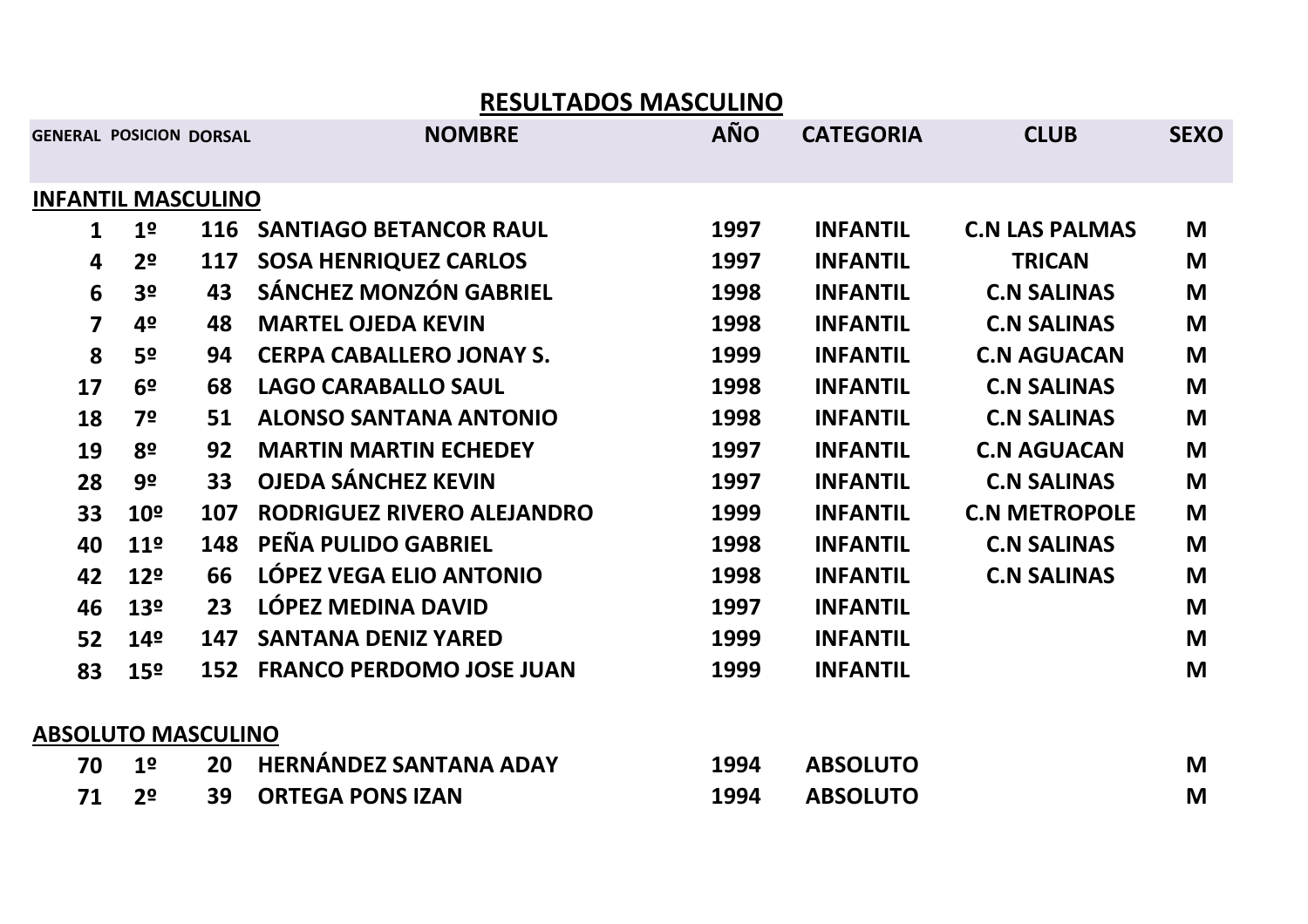|                |                | <b>GENERAL POSICION DORSAL</b> | <b>NOMBRE</b>                        | <b>AÑO</b> | <b>CATEGORIA</b> | <b>CLUB</b>        | <b>SEXO</b> |
|----------------|----------------|--------------------------------|--------------------------------------|------------|------------------|--------------------|-------------|
|                |                | <b>PREMASTER MASCULINO</b>     |                                      |            |                  |                    |             |
| 2 <sup>1</sup> | 1 <sup>o</sup> | 130                            | <b>ALVAREZ DIEZ DE ULAURRUN ADAY</b> | 1988       | <b>PREMASTER</b> | <b>PINK COWN</b>   | M           |
| 11             | 2 <sup>o</sup> | 11                             | <b>CRUZ SÁNCHEZ ARIDANY JOSÉ</b>     | 1989       | <b>PREMASTER</b> |                    | M           |
| 23             | 3 <sup>o</sup> | 9                              | <b>SARMIENTO LEON DAILOS</b>         | 1988       | <b>PREMASTER</b> | <b>C.N SALINAS</b> | M           |
| 35             | 4º             | 16                             | <b>SANTANA PERDOMO AYOZE</b>         | 1988       | <b>PREMASTER</b> | <b>C.N SALINAS</b> | M           |
| 37             | 5º             | 13                             | <b>DIAZ SANCHEZ ABRAHAM</b>          | 1992       | <b>PREMASTER</b> | <b>C.N SALINAS</b> | M           |
| 38             | 6 <sup>o</sup> | 58                             | <b>SUÁREZ SANTIAGO KEVIN</b>         | 1991       | <b>PREMASTER</b> |                    | M           |
| 49             | 7º             | 56                             | <b>ALVAREZ GUEDES FERNANDO</b>       | 1989       | <b>PREMASTER</b> |                    | M           |
| 53             | 8º             | 127                            | PEREZ CABRERA ALEJANDRO              | 1989       | <b>PREMASTER</b> |                    | M           |

## **MASTER A MASCULINO**

| $12 \quad 19$    | 57 REYES SANTANA RUBEN   | 1985 |                 | <b>MASTER A</b> C.N LAS PALMAS | M |
|------------------|--------------------------|------|-----------------|--------------------------------|---|
| $62$ $2^{\circ}$ | 98 GONZALEZ GUERRA YERAY | 1984 | <b>MASTER A</b> | <b>C.N SALINAS</b>             | M |
| <b>BAJA</b>      | 31 DE LA FÉ RUIZ PABLO   | 1985 | <b>MASTER A</b> |                                | M |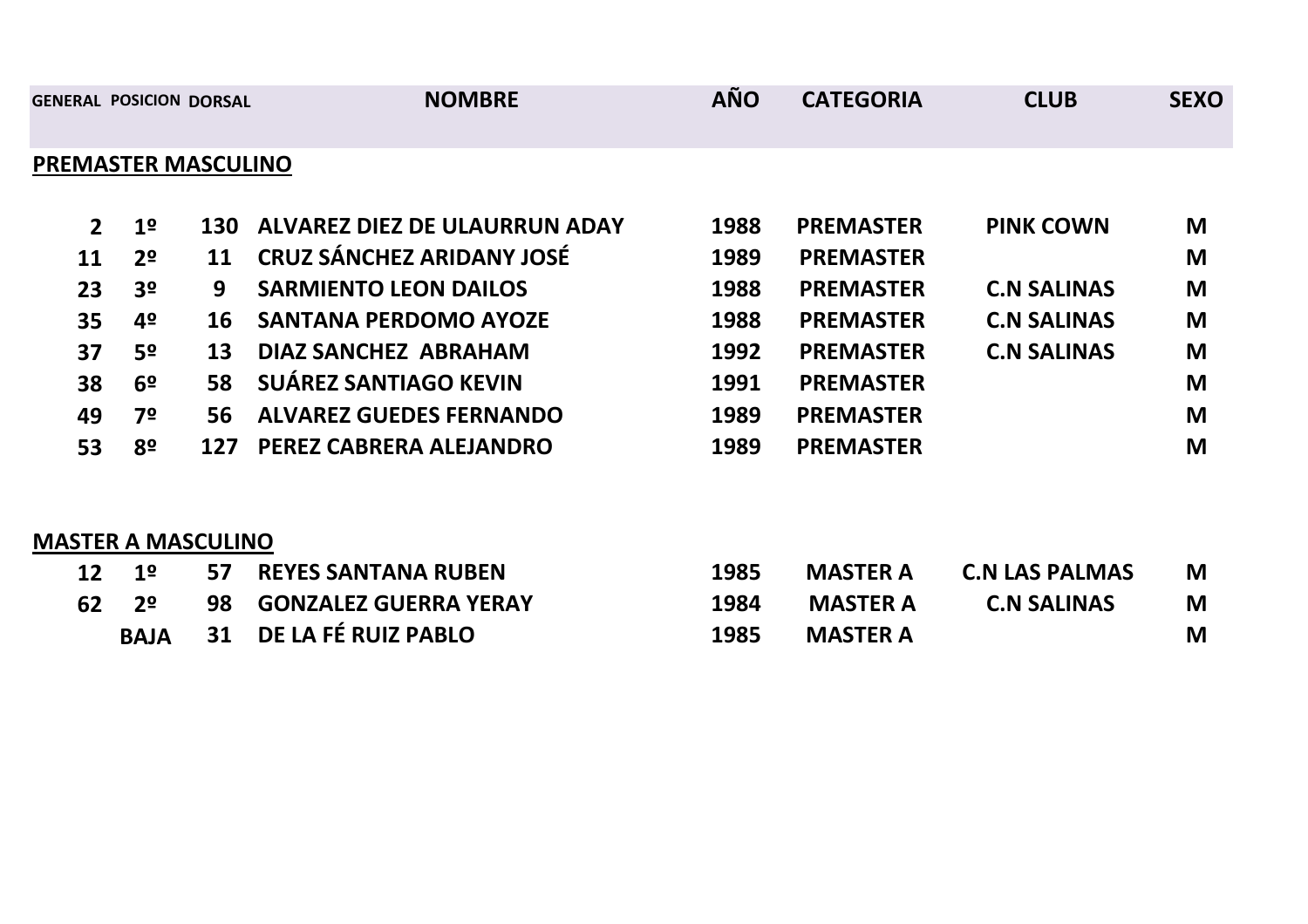| <b>GENERAL POSICION DORSAL</b> |                |                   | <b>NOMBRE</b>                      | <b>AÑO</b> | <b>CATEGORIA</b> | <b>CLUB</b>            | <b>SEXO</b> |
|--------------------------------|----------------|-------------------|------------------------------------|------------|------------------|------------------------|-------------|
| <b>MASTER B MASCULINO</b>      |                |                   |                                    |            |                  |                        |             |
| $\mathbf{3}$                   | 1 <sup>o</sup> | $\mathbf{7}$      | <b>LLARENA GARCÍA JONATHAN</b>     | 1978       | <b>MASTER B</b>  | <b>C.N LAS PALMAS</b>  | M           |
| 20                             | 2 <sup>o</sup> | 8                 | <b>CABRERA ARTÍLES MANUEL IVÁN</b> | 1980       | <b>MASTER B</b>  | <b>C.N CIUDAD ALTA</b> | M           |
| 21                             | 3 <sup>o</sup> | 35                | <b>GÓMEZ HERNÁNDEZ DANIEL</b>      | 1981       | <b>MASTER B</b>  |                        | M           |
| 22                             | 4º             | 102               | <b>GALVAN MARTIN FRANCISCO</b>     | 1981       | <b>MASTER B</b>  | <b>C.N LAS PALMAS</b>  | M           |
| 28                             | 5º             | 28                | YÁNEZ RODRÍGUEZ ISRAEL             | 1979       | <b>MASTER B</b>  |                        | M           |
| 36                             | 6 <sup>o</sup> | 19                | FERNÁNDEZ LÓPEZ BRAULIO            | 1979       | <b>MASTER B</b>  | <b>C.N SALINAS</b>     | M           |
| 43                             | 7º             | 36                | <b>GÓMEZ HERNÁNDEZ FERNANDO</b>    | 1978       | <b>MASTER B</b>  |                        | M           |
| 55                             | 8º             | 114               | <b>SANCHEZ ARROYO DAVID</b>        | 1982       | <b>MASTER B</b>  |                        | M           |
| 73                             | 9º             | 40                | <b>CAMPAYO HERNÁNDEZ</b>           | 1980       | <b>MASTER B</b>  |                        | M           |
|                                | <b>BAJA</b>    | $22 \overline{)}$ | RODRÍGUEZ ARTÍLES UBAY             | 1982       | <b>MASTER B</b>  |                        | M           |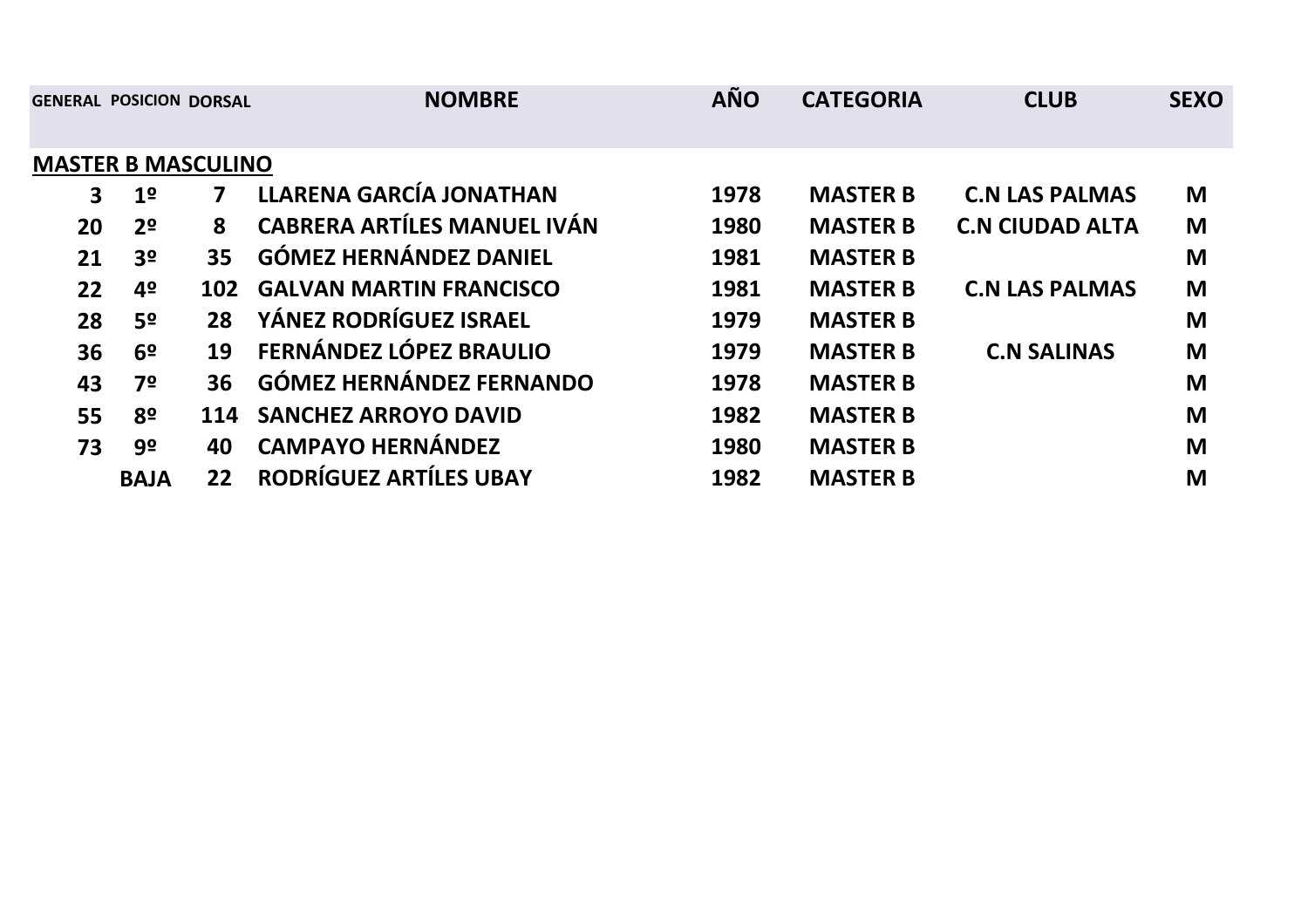|           | <b>GENERAL POSICION DORSAL</b> |            | <b>NOMBRE</b>                       | <b>AÑO</b> | <b>CATEGORIA</b> | <b>CLUB</b>            | <b>SEXO</b> |  |  |  |
|-----------|--------------------------------|------------|-------------------------------------|------------|------------------|------------------------|-------------|--|--|--|
|           |                                |            |                                     |            |                  |                        |             |  |  |  |
|           | <b>MASTER C MASCULINO</b>      |            |                                     |            |                  |                        |             |  |  |  |
| 9         | 1 <sup>o</sup>                 | 53         | SUÁREZ GUZMÁN ALEXIS LEÓN           | 1975       | <b>MASTER C</b>  | <b>C.N SALINAS</b>     | M           |  |  |  |
| <b>10</b> | 2 <sup>o</sup>                 | 85         | <b>RODRIGUEZ BRITO JORGE ANDRES</b> | 1977       | <b>MASTER C</b>  | <b>C.N AGUACAN</b>     | M           |  |  |  |
| 26        | 3 <sup>o</sup>                 | 122        | <b>RODRIGUEZ REYES MIGUEL ANGEL</b> | 1977       | <b>MASTER C</b>  | <b>C.N CIUDAD ALTA</b> | M           |  |  |  |
| 41        | 4º                             | 10         | <b>ACOSTA SANTANA GERARDO</b>       | 1977       | <b>MASTER C</b>  | <b>C.N SALINAS</b>     | M           |  |  |  |
| 48        | 5º                             | 26         | ESPINO ESTUPIÑÁN JUAN               | 1963       | <b>MASTER E</b>  | <b>C.N JESGACUA</b>    | M           |  |  |  |
| 54        | 6 <sup>o</sup>                 | 86         | <b>SERRANO FERNANDEZ MARIANO</b>    | 1977       | <b>MASTER C</b>  | <b>C.N SALINAS</b>     | M           |  |  |  |
| 61        | 7º                             | 111        | <b>MARINEZ DE COLSA ANDRES</b>      | 1974       | <b>MARTER C</b>  |                        | M           |  |  |  |
| 63        | 8º                             | 109        | <b>GUTIERREZ VENTURA AURELIO</b>    | 1973       | <b>MASTER C</b>  | <b>C.N SALINAS</b>     | M           |  |  |  |
| 64        | 9º                             | 87         | SANTANA SANCHEZ DOMINGO PABLO       | 1973       | <b>MASTER C</b>  | <b>C.N SALINAS</b>     | M           |  |  |  |
| 66        | 10 <sup>°</sup>                | <b>120</b> | <b>SANCHEZ PEREZ MARCOS</b>         | 1975       | <b>MASTER C</b>  |                        | M           |  |  |  |
| 72        | 11 <sup>°</sup>                | 76         | <b>MONTESDEOCA ALVAREZ PEDRO</b>    | 1973       | <b>MARTER C</b>  |                        | M           |  |  |  |
| 82        | 12 <sup>°</sup>                | 15         | <b>HERRERA FLORIDO GUSTAVO</b>      | 1974       | <b>MASTER C</b>  |                        | M           |  |  |  |
|           |                                |            |                                     |            |                  |                        |             |  |  |  |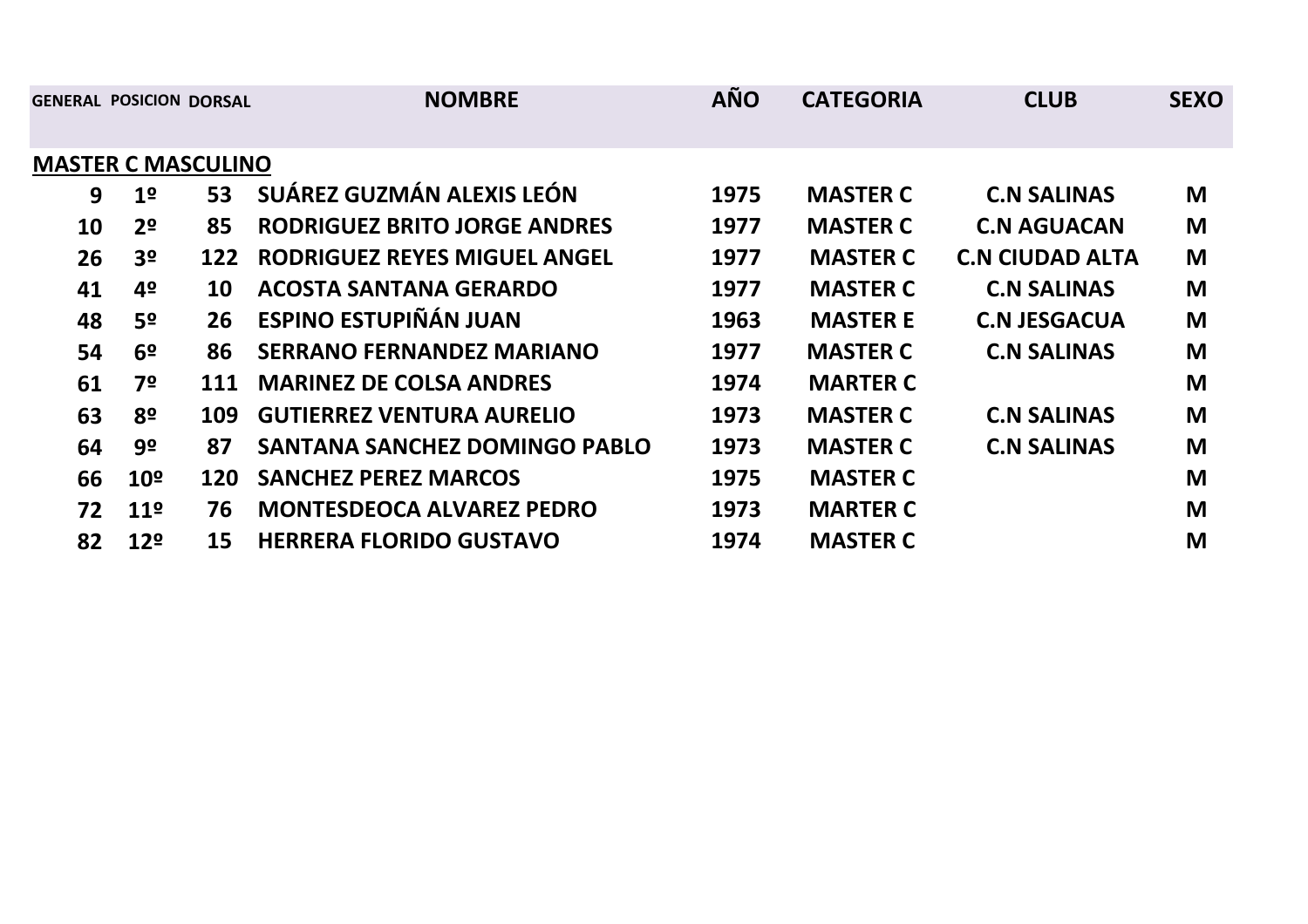#### **MASTER D MASCULINO**

| 5  | 1 <sup>°</sup>  | <b>100</b>   | <b>MORIANA ALEJANDRO</b>              | 1969 | <b>MASTER D</b> | <b>C.N METROPOLE</b> | M |
|----|-----------------|--------------|---------------------------------------|------|-----------------|----------------------|---|
| 13 | 2 <sup>o</sup>  | 77           | <b>NUEZ SÁNCHEZ FRANCISCO JAVIER</b>  | 1970 | <b>MASTER D</b> |                      | M |
| 17 | 3 <sup>o</sup>  | 97           | <b>GUILLEN PAZ LUIS JAVIER</b>        | 1971 | <b>MASTER D</b> | <b>C.N AGUACAN</b>   | M |
| 25 | 4º              | 89           | <b>ORTIZ SANTANA AURELIO</b>          | 1970 | <b>MASTER D</b> | <b>TRIAL</b>         | M |
| 27 | 5º              | 136          | <b>GONZALEZ DIAZ DE FEDERICO JUAN</b> | 1972 | <b>MASTER D</b> | <b>CARUCAGUA</b>     | M |
| 31 | 6 <sup>o</sup>  | 131          | <b>PLANELLS CHICHARRO JAIME</b>       | 1970 | <b>MASTER D</b> |                      | M |
| 47 | 7º              | 126          | <b>CABRERA SUAREZ CARLOS</b>          | 1970 | <b>MASTER D</b> |                      | M |
| 50 | 8º              | $\mathbf{3}$ | <b>BORDON RUANO RAFAEL JORGE</b>      | 1972 | <b>MASTER D</b> |                      | M |
| 58 | 9º              | 82           | <b>TEJERA GARCIA JUAN FRANCISCO</b>   | 1971 | <b>MASTER D</b> | <b>C.N SALINAS</b>   | M |
| 65 | 10 <sup>°</sup> | 80           | SANTANA SÁNCHEZ LUIS FERNANDO         | 1969 | <b>MASTER D</b> |                      | M |
| 68 | 11 <sup>°</sup> | 115          | ROBAINA GONZALEZ MARTIN JAVIER        | 1968 | <b>MASTER D</b> |                      | M |
| 75 | 12 <sup>°</sup> | 69           | <b>LAGO CORREA JOSE ENRIQUE</b>       | 1970 | <b>MASTER D</b> | <b>C.N SALINAS</b>   | M |
| 77 | 13 <sup>°</sup> | 140          | <b>PAVIA REINA JOSE MANUEL</b>        | 1972 | <b>MASTER D</b> |                      | M |
|    |                 |              |                                       |      |                 |                      |   |

#### **MASTER E MASCULINO**

|           | $15 \t19$   |    | <b>146 MARTIN SANTANA GONZALO</b> | 1965 | <b>MASTER E</b> | <b>C.N SALINAS</b> | M |
|-----------|-------------|----|-----------------------------------|------|-----------------|--------------------|---|
| <b>30</b> | $2^{\circ}$ |    | <b>129 TUREGANO GARCIA JAVIER</b> | 1964 | <b>MASTER E</b> |                    | M |
| $56 \t39$ |             | 90 | <b>CERPA DOMINGUEZ ENRIQUE</b>    | 1966 | <b>MASTER E</b> |                    | M |
| 57        | 4º          |    | <b>125 MIGNE CHRITOPHE MIGNE</b>  | 1964 | <b>MASTER E</b> |                    | M |
| 67        | 5º          | 25 | <b>ROBLES ROQUE RAFAEL A.</b>     | 1963 | <b>MASTER E</b> |                    | M |
|           |             |    |                                   |      |                 |                    |   |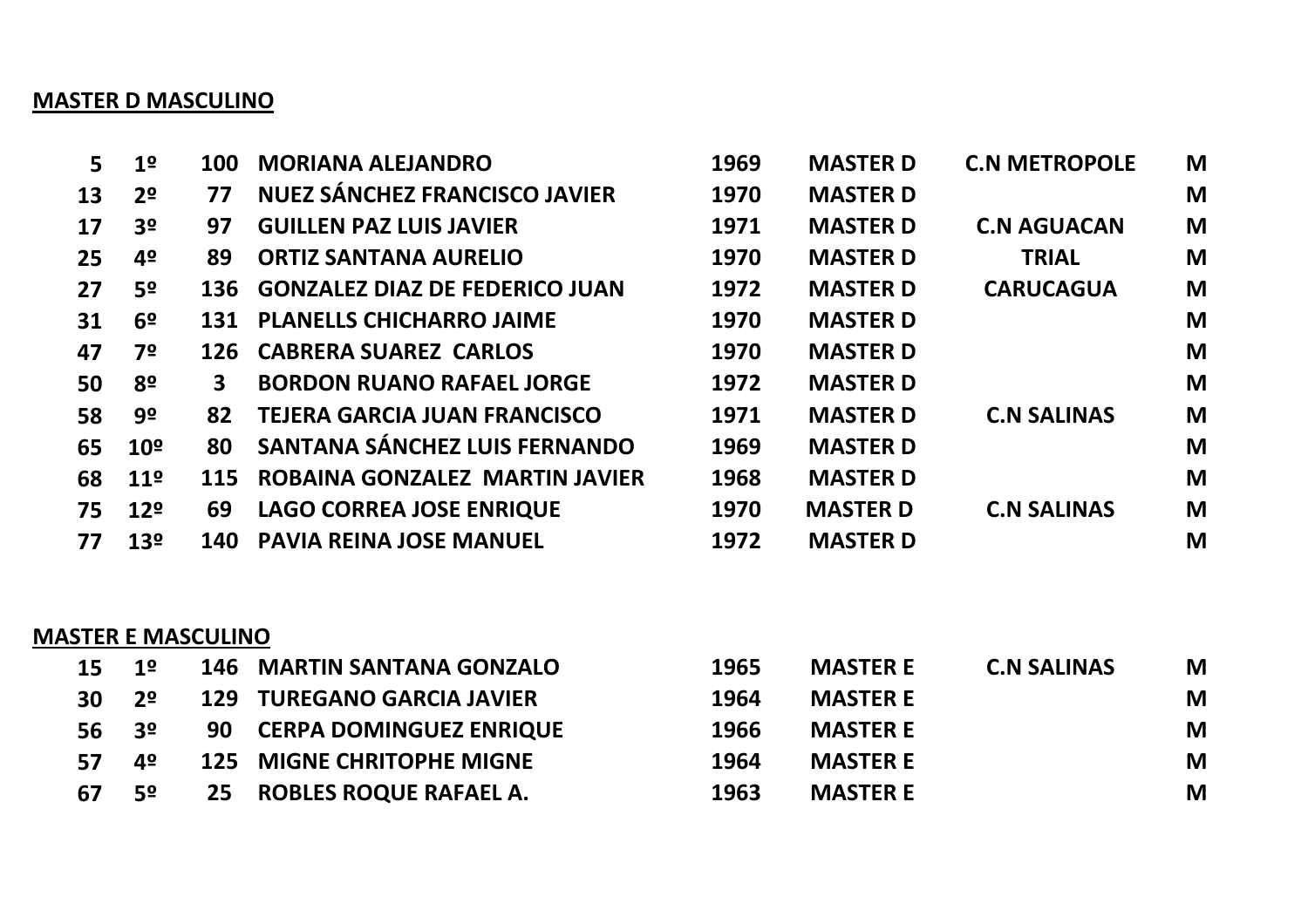| 74                             | 6 <sup>o</sup>            | 153 | <b>MAYOR SUAREZ JOSE</b>         | 1963       | <b>MASTER E</b>  | <b>C.N SALINAS</b>     | M           |  |  |
|--------------------------------|---------------------------|-----|----------------------------------|------------|------------------|------------------------|-------------|--|--|
| <b>MASTER F MASCULINO</b>      |                           |     |                                  |            |                  |                        |             |  |  |
| 39                             | 1 <sup>o</sup>            | 150 | <b>HENRIQUEZ QUINTANA SAMUEL</b> | 1962       | <b>MASTER F</b>  |                        | M           |  |  |
| 51                             | 2 <sup>o</sup>            | 121 | <b>SANTANA MILAN JOSE</b>        | 1960       | <b>MASTER F</b>  | <b>C.N JESCAGUA</b>    | M           |  |  |
| 58                             | 3 <sup>o</sup>            | 73  | <b>VEGA CUERVO DANIEL</b>        | 1962       | <b>MASTER F</b>  | <b>C.N JESGACUA</b>    | M           |  |  |
| <b>GENERAL POSICION DORSAL</b> |                           |     | <b>NOMBRE</b>                    | <b>AÑO</b> | <b>CATEGORIA</b> | <b>CLUB</b>            | <b>SEXO</b> |  |  |
| <b>MASTER G MASCULINO</b>      |                           |     |                                  |            |                  |                        |             |  |  |
| 24                             | 1 <sup>o</sup>            | 12  | <b>BATISTA SAAVEDRA NEMESIO</b>  | 1953       | <b>MASTER G</b>  | <b>C.N SALINAS</b>     | M           |  |  |
| 45                             | 2 <sup>o</sup>            | 123 | <b>IZQUIERDO MEDINA PEDRO</b>    | 1954       | <b>MASTER G</b>  | <b>C.N CIUDAD ALTA</b> | M           |  |  |
| 69                             | 3 <sup>o</sup>            | 124 | <b>ABRANTE NEGRIN ARMANDO</b>    | 1957       | <b>MASTER G</b>  | <b>C.N CIUDAD ALTA</b> | M           |  |  |
|                                | <b>MASTER H MASCULINO</b> |     |                                  |            |                  |                        |             |  |  |
| 14                             | 1 <sup>o</sup>            | 78  | <b>ELGUE JUAN CARLOS</b>         | 1952       | <b>MASTER H</b>  | <b>C.N LAS PALMAS</b>  | M           |  |  |
| 32 <sub>2</sub>                | 2 <sup>o</sup>            | 74  | <b>LAAJUS MARTI</b>              | 1952       | <b>MASTER H</b>  | <b>C.N LAS PALMAS</b>  | M           |  |  |
| 60                             | 3 <sup>o</sup>            | 14  | <b>VEGA TRUJILLO JUAN</b>        | 1949       | <b>MASTER H</b>  | <b>C.N SALINAS</b>     | M           |  |  |
|                                |                           |     |                                  |            |                  |                        |             |  |  |